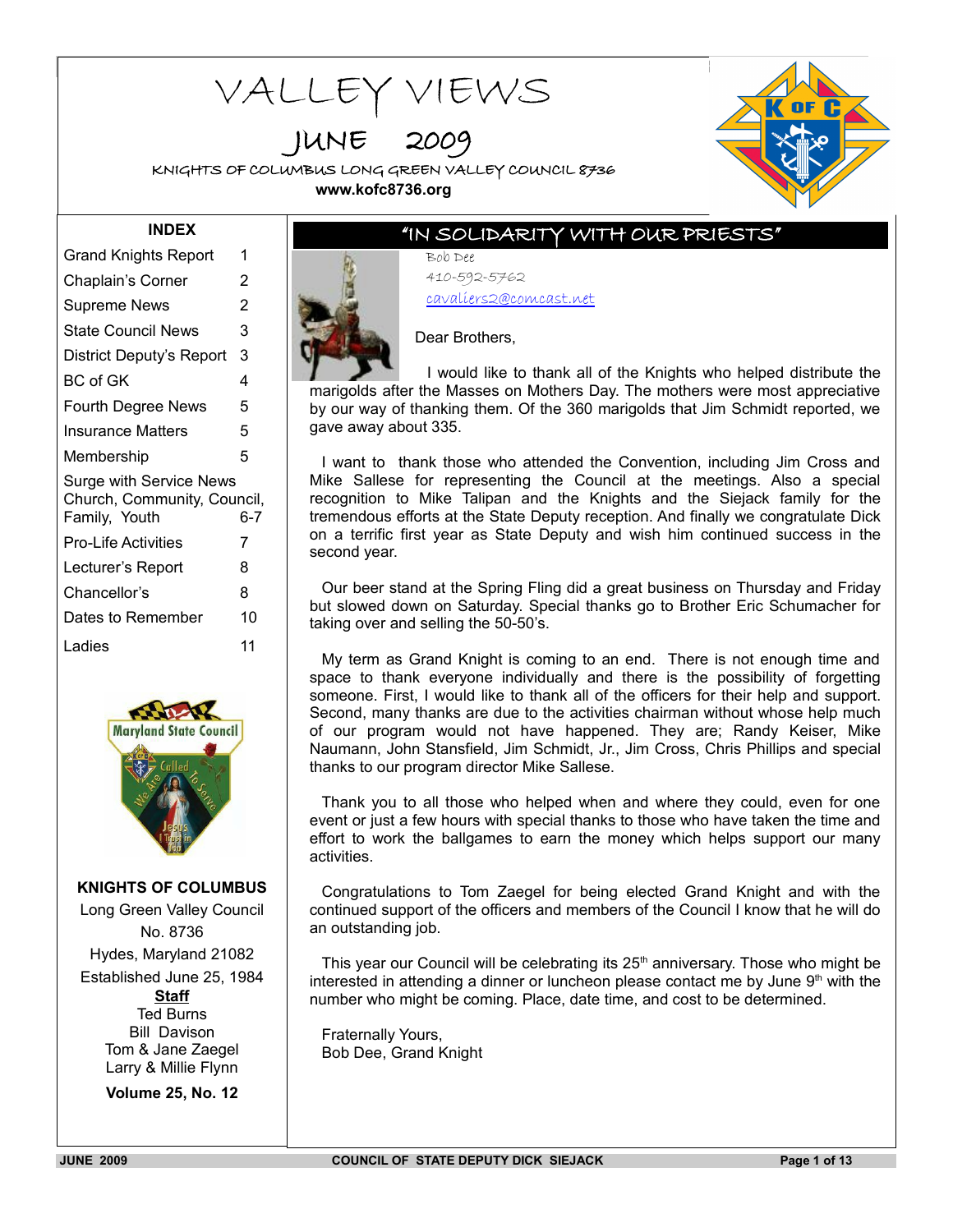# **CHAPLAIN'S REPORT Fr. Willie Franken; 410-592-6206; WFranken@archbalt.org**

Dear Brother Knights,

 Memorial Day has come and gone, and the summer season begins with this month of June. Graduations from colleges and others schools are happening, often accompanied with parties to celebrate the new grad. Our parish fundraiser, "Spring Fling" has come and gone, and it was a grand success. I am grateful to the many volunteers who helped to make it successful. A special thanks goes to the Knights and the Knights Ladies. They helped at the beer booth where they served cold ones for a profit, and the Knights Ladies who helped out with the baked goods. I appreciate your willingness to assist the parish at the Spring Fling and during the academic year.

Have a Great Summer and don't forget to relax and enjoy time with God, and with family

#### **SUPREME COUNCIL NEWS**

Congress, Festival for Our Lady of Guadalupe

#### **Events will take place Aug. 6 -8 in Phoenix following Supreme Convention.**

The Knights of Columbus will hold its First International Marian Congress on Our Lady of Guadalupe from August 6-8, 2009, following the organization's 127th annual convention in Phoenix.

The Congress will conclude with a [Guadalupe Festival](http://guadalupefestival.org/en/index.html) at Jobing.com Arena on August 8. Nearly 20,000 attendees are expected from throughout the United States and from Mexico.

Co-sponsored by the Knights of Columbus, the Diocese of Phoenix, the Archdiocese of Mexico City and the Center for Guadalupan Studies, the Congress will be held at the JW Marriott Desert Ridge Resort and will feature talks by experts from throughout United States and Latin America on Our Lady of Guadalupe.

"The centrality of Our Lady of Guadalupe to the Americas as 'the Christian Hemisphere' is clearly evident throughout North and South America," said Supreme Knight Carl Anderson, who will speak both at the Marian Congress and at the Guadalupe Festival. "Her message today is one that has as much importance and meaning today as it did nearly 500 years ago."

Our Lady of Guadalupe is honored as the Empress of the Americas and devotion to her is widespread throughout the hemisphere, and in a particular way throughout Mexico and the Southwestern United States.

The lectures will focus on the meaning of the message, some of the scientifically inexplicable aspects of the image, and the relevance of Our Lady of Guadalupe in today's world. Speakers include Dr. Jose Aste Tonsmann from Peru, who has done extensive studies of the reflections in the image's eyes; Rev. Msgr. Eduardo Chavez, who oversaw the cause for canonization of St. that means creating opportunities for Americans to give of their time and talent, as well as their treasure," said Anderson. "People may be unable to donate \$50 or \$100 dollars to charity, but everyone can certainly spend an extra hour a week – that's less than 10 minutes a day – doing something for the good of his or her neighbor."

Please keep up the good work that we do as followers of Jesus and Knights of Columbus.

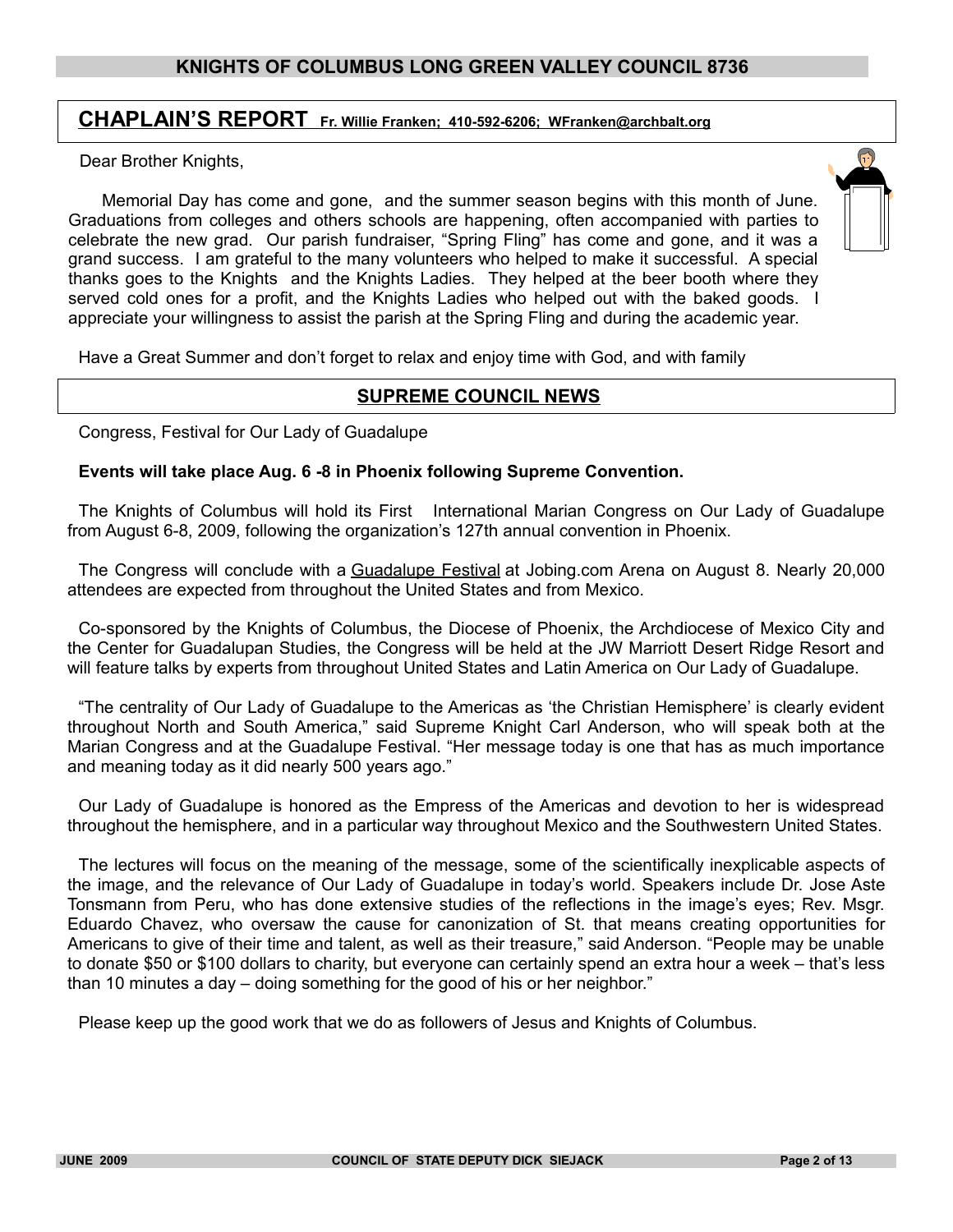# **STATE REPORT**

On July 5 through July 26, 2009 The Maryland State Council will be host to the Silver Rose, one of three silver roses traveling through the United States on its way to Mexico. We will be making the rose available to councils, assemblies and districts that want to hold a Mass and prayer service in honor of the Silver Rose and the Pro-Life message it carries. We ask that councils and assemblies work together so that a  $4<sup>th</sup>$  degree honor guard is present during Mass and prayer services. PSD Edgar D. Haynes is chairing the tour through Maryland. If your council is interested in hosting the Silver Rose, please contact



him. The Silver Rose was used by PSD Haynes in his logo during his tenure as State Deputy. We will pass the Silver Rose to the Virginia State Council for its programs.

#### **The Annual Running of the Silver Rose**

The Silver Rose program is held yearly. It features a sculpted silver rose carried by Knights from Canada, through the United States, to Mexico, bringing the Culture of Life message on its journey. The silver rose is received at councils and parishes along its way and Masses and prayer services are offered. Special border ceremonies with Fourth Degree honor guards are held when the rose is transferred from one state to another. The Silver Rose program is a sign of the Order's unity on life issues.

# **DISTRICT DEPUTY REPORT Brian O'Connor; District Deputy 1**

REACHING FOR THE STARS REPORT AS OF 05/17/09

| Council No.           | <b>New</b>     | <b>Dropped</b> | <b>Net</b> | Net Insurance |
|-----------------------|----------------|----------------|------------|---------------|
|                       | <b>Members</b> | <b>Members</b> | Membership | Increase      |
|                       |                |                | Increase   |               |
| 8736                  |                |                | 5          | 2             |
| 9815                  |                |                |            |               |
| 10100*                |                |                |            | 4             |
| 11372                 | 12             |                | 10         | -             |
| <b>District Total</b> | 27             |                | $23**$     | 5             |

Star District Goals: Net 21 New Members; 11 Insurance Members

Meeting Star Council Membership & Insurance requirements

\*\* Meeting Star District Membership Goals

Wow what a month!!! First of all as we begin this month we are meeting the Star District Membership goal. If we can get 6 new insurance members in the District we can meet the insurance goal and make Star District. Remember, the "insurance program "is much more than insurance products; there are also annuities, long term care programs and several other benefits. Contact your Fraternal Benefits Advisor who can tell you the many products and benefits available to you and your family from the Knights. Several councils are one or 2 members from meeting the goal for the Columbian award and with new insurance members can qualify as Star councils. LET'S FINISH THIS MONTH STRONG AND MAKE OUR GOALS. A STRONG FINISH THIS YEAR IS THE KEY TO A STRONG BEGINNING NEXT FRATERNAL YEAR!!!!

Secondly what a convention!!!! Let me start first by thanking all the councils attending for their help with the hospitality room. Each council that attended received awards Saturday morning. Congratulations to all including the Ladies of Mason Dixon Council who won an award for their programs. Long Green won several 1<sup>st</sup> 2<sup>nd</sup> and 3<sup>rd</sup> place program awards and Fr. Wolfe several 1<sup>st</sup> place ceremonial awards and a 2<sup>nd</sup>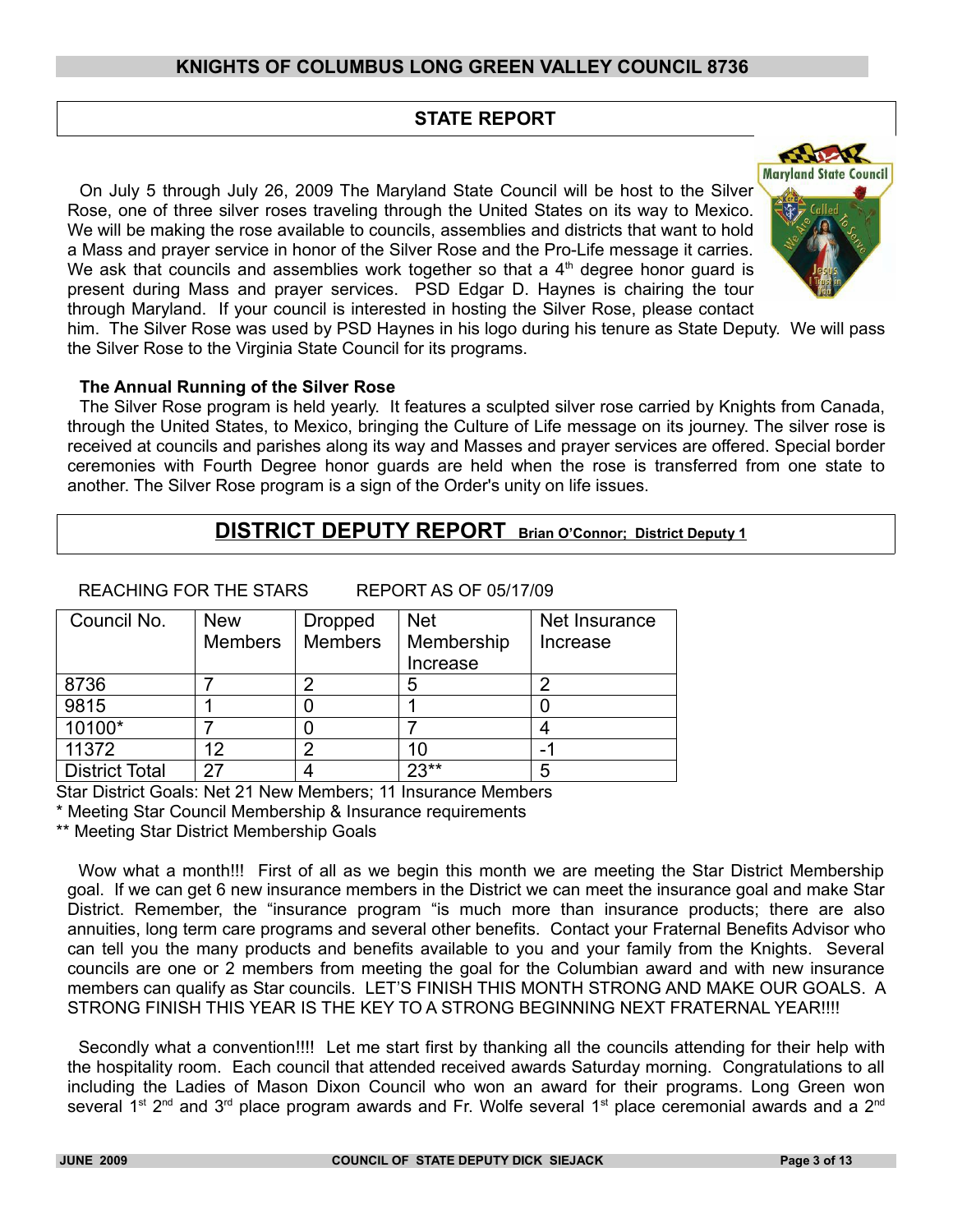place award for one of their programs which is a great accomplishment for their 1st year competing in Division "A" which puts them in competition with the largest councils in the State. **Our District 2nd Degree team also won 1st place as the best overall team in the state. WOW CONGRATULATIONS!!! A special thank you goes to the degree chairman Dan Briggs of 11372 for his work in making this happen.** But as our State Deputy said the real winners are the parishes, organizations and the people (adults and children) who benefited from the programs and the charitable works of our councils.

One other program I wish to mention is **Operation Welcome Home** which Our Lady of Grace is participating in and is leading the way organizing efforts for others to join them in our District, Assembly and hopefully State-wide. This program welcomes home the troops from Iraq and Afghanistan when they arrive back in the USA at BWI. GK Don Hagner has the details for anyone who is interested in this easy, patriotic and meaningful program where you can be the first American these troops see upon their arrival home. **Please don't forget to give me the names of any of your children or grandchildren that are serving our country as I am giving their names to the councils so we can include them in our prayers**.

A few key dates are June 20, 2009 State Installation of Officers and June 26-28 GK College at St. Mary's College in Emmitsburg.

Once again as we are now coming to the end of this fraternal year and I want to congratulate and thank all the Grand Knights, Council officers, chairman, members and Ladies who contributed to their council's success during this year. I also ask for your support of your new council officers. They have responded to the State Deputy's mission statement that we are called to serve. Join them and make your parish, council and community better. Vivat Jesus!

Brian O'Connor, District Deputy

## **BALTIMORE CHAPTER OF GRAND KNIGHTS Michael Sallese President, PGN, FDD, PFN; Msallese11@verizon.net**

The Baltimore Chapter will hold our June meeting at the Father Michael J. McGivney Council home at 7025 McGivney Way, Glen Burnie 21060. **Please note that this is a change in location.** The meeting date is Thursday June 11 and begins at 8:00 PM. At this meeting we will hold elections of officers for Marshal, Treasurer, Secretary, Vice President and President. Each member council of the Chapter in good standing has two votes, one for the current Grand Knight and one for the most immediate Past Grand Knight. If the Grand Knight is not present, the two most immediate Past Grand Knights can vote. Please attend this meeting and represent your council.

On Saturday June 6 the Chapter will host our annual summer picnic for God's Special Children of Villa Maria, St. Vincent de Paul and Gallagher Center. We need everyone to gather at the picnic grounds at Villa Maria by 8:00 AM on Saturday so that we can setup the tents and games and cooking can begin. We are praying for a cooler day than last year so please come out to help us. The enjoyment the children get is worth the work. If you can help, please contact me at 410-836-0862.

I would like to thank all our brother Knights and Ladies who supported this year's Charity Appeal. Your generosity provides for a Breakfast with Santa in December and the Summer Picnic in June. Without your support these activities would not be possible.

This will be my last entry in the State Council Bulletin for the Chapter. I have enjoyed this year serving you as President. The attendance at our meetings was impressive and I hope you were able to get some information or have your questions answered by either the State Team or the Chapter Officers. My thanks to my fellow Chapter Officers and Past Chapter Presidents as well as the Special Project Chairman and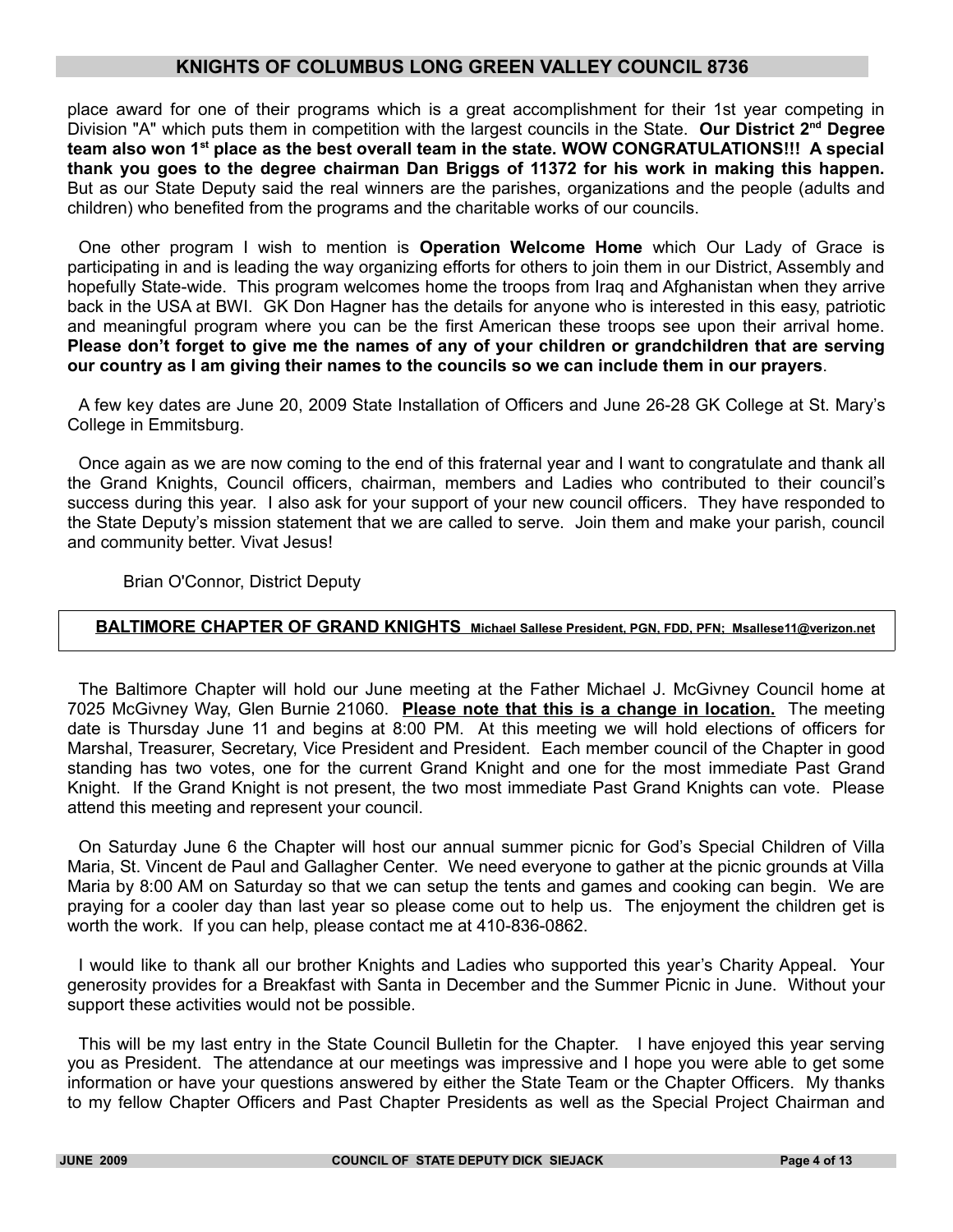Activity Chairmen for their support and hard work.

I hope to see you at the June meeting.

Mike Sallese Chapter President 2008 - 2009

#### **FOURTH DEGREE NEWS Archbishop John Carroll Assembly 2378; Faithful Navigator Michael Georgulas**

My Brother Knights:

Fourth Degree Meetings are on the third Thursday of the month.



The Assembly will hold it's June meeting at Fr. Wolfe Council on June 18th at 8:00PM. We will be voting on our officers for next year. It will also be shrimp night. The price is \$12 dollars per person.

#### **INSURANCE MATTERS Jeff Roemer, 410 825-0004, Jeffrey.roemer@kofc.org**

FRATERNAL BENEFITS

"It seems like just yesterday …"

Any parent reading this will quickly come up with countless ways to complete that last, sentence. The point is – time flies and tomorrow will (or has) arrive quicker than expected. Will you be ready?

If you meet annually with your professional Knights of Columbus agent, and address the needs that his analysis uncovers, the answer – at least financially – will be "yes". During that annual visit, he'll take the time to review your needs, goals and budget. And he'll recommend a program of life insurance, long term care insurance and guaranteed income annuities that will help you rest easy at night.

Paying for college for your children may be one of your family's current needs. Or you may be concerned about a comfortable, worry-free retirement. Or worried about needing costly long term care that could deplete your hard-earned assets. Or about having something to leave for your children or grandchildren.

Whatever your needs … whatever your concerns, I can help.



At the recent Spring Fling Tom Zaegel, Tom Rowan and myself gave out quite a lot of literature on the Knights Of Columbus and our Council. By the time you read this the Council will have voted on our projected new member. His name is Harry Pippin, and if the Pippin name sounds familiar, he is Josh's brother.

We still have to make contact with several other men.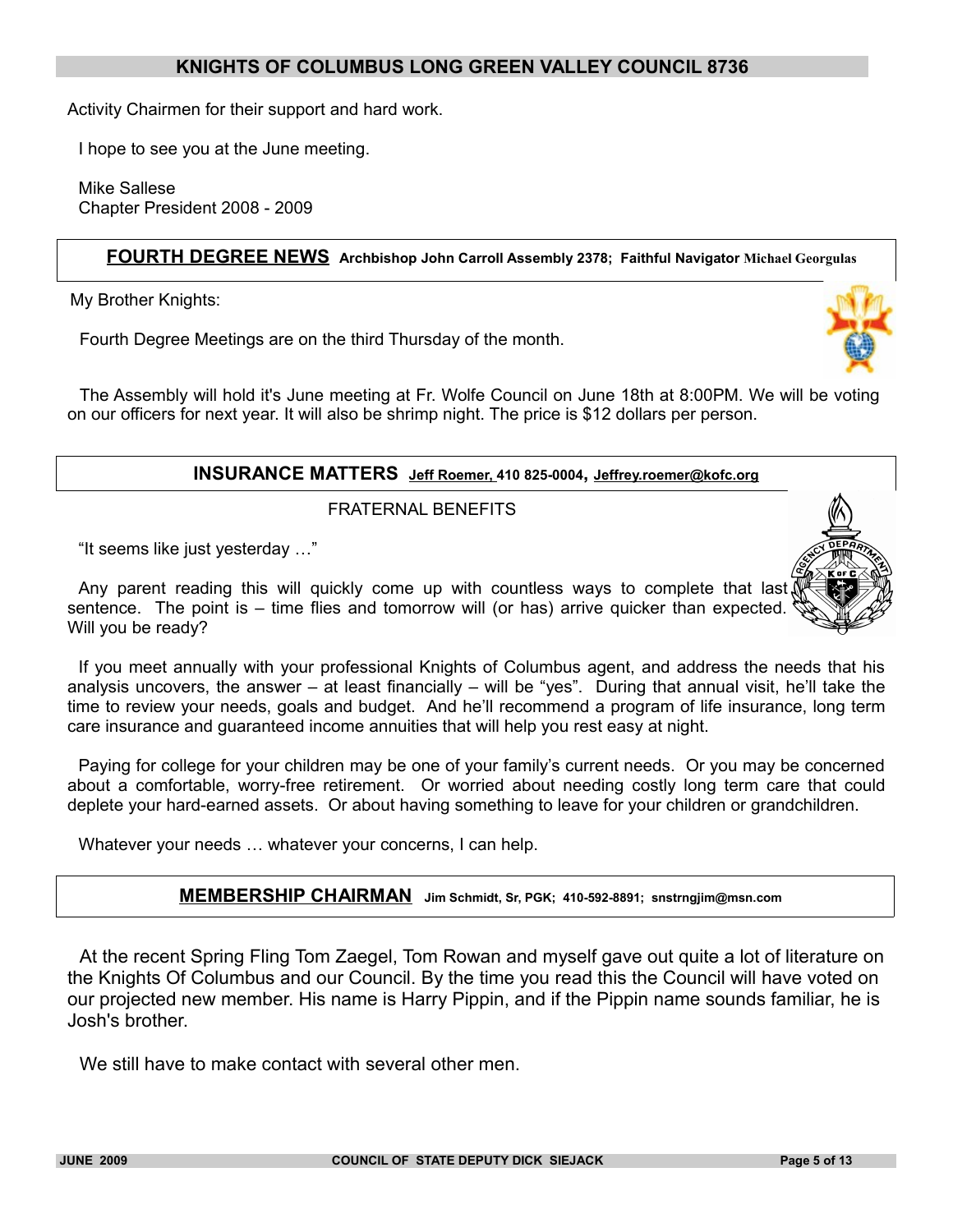# **CHURCH ACTIVITIES Randy Keiser; [mostincorporated@yahoo.com](mailto:mostincorporated@yahoo.com) 410-491-6407**

The beer stand at the Spring Fling was a Fabulous success, bringing in about \$2100 for the Church and School.. Thanks to all who helped out. Special thanks to Tom Rowan for getting the beer, Tom Zaegel, Jim Schmidt, and Bob Dee, who handled the Marigold distribution, along with Jim Schmidt at the Masses on Mothers Day.



#### **COMMUNITY ACTIVITIES Mike Naumann; 410-592-4884; mike.n@pioneernetwork.com**

I would like to thank all those who participated in Community Activities this fraternal year. I would especially like to acknowledge the project chairman who ran these events: Tom Zaegel for chairing both the Fall and upcoming June 6 Blood Drives. Carroll McComas for coordinating the Apple Picking Project in support of our outreach charities. Jim Billingslea for helping me coordinate the Tootsie Roll Fundraising Program. And last but certainly not least, John Mayni for chairing another hugely successful Thanksgiving/Holiday Project.

All of them are to be thanked for their time and effort.

And remember to support our annual spring **blood drive** which will take place on *Saturday, June 6 from 7a.m. to 1:00pm in St. John's Church Hall*.

## **COUNCIL ACTIVITIES** Jim Schmidt Jr.

The council will once again have a crab feast / picnic. It will be at the 4 H camp in Rocks State Park. We will have an enclosed building with a full kitchen. There are walking trails, ball diamonds and a swimming pool. The date is Aug. 23. The cost will be \$5 general admission, \$20 if you eat crabs, or \$35/couple for crabs.

#### **FAMILY ACTIVITIES Jim Cross; 410-893-1266**

We are pleased to submit Mike Rusk and his family as Family of the Month for June 2009. Mike is a CPA and dutifully files our Council Tax Returns every year for us in a highly professional manner. He is one of many members that quietly support our council behind the scenes. Our council is better off for his efforts and we appreciate his contribution.

Many thanks to those that helped prepare the "Marygolds" at the Spring Fling and distribute them at the Masses on Mother's Day May, 10, 2009.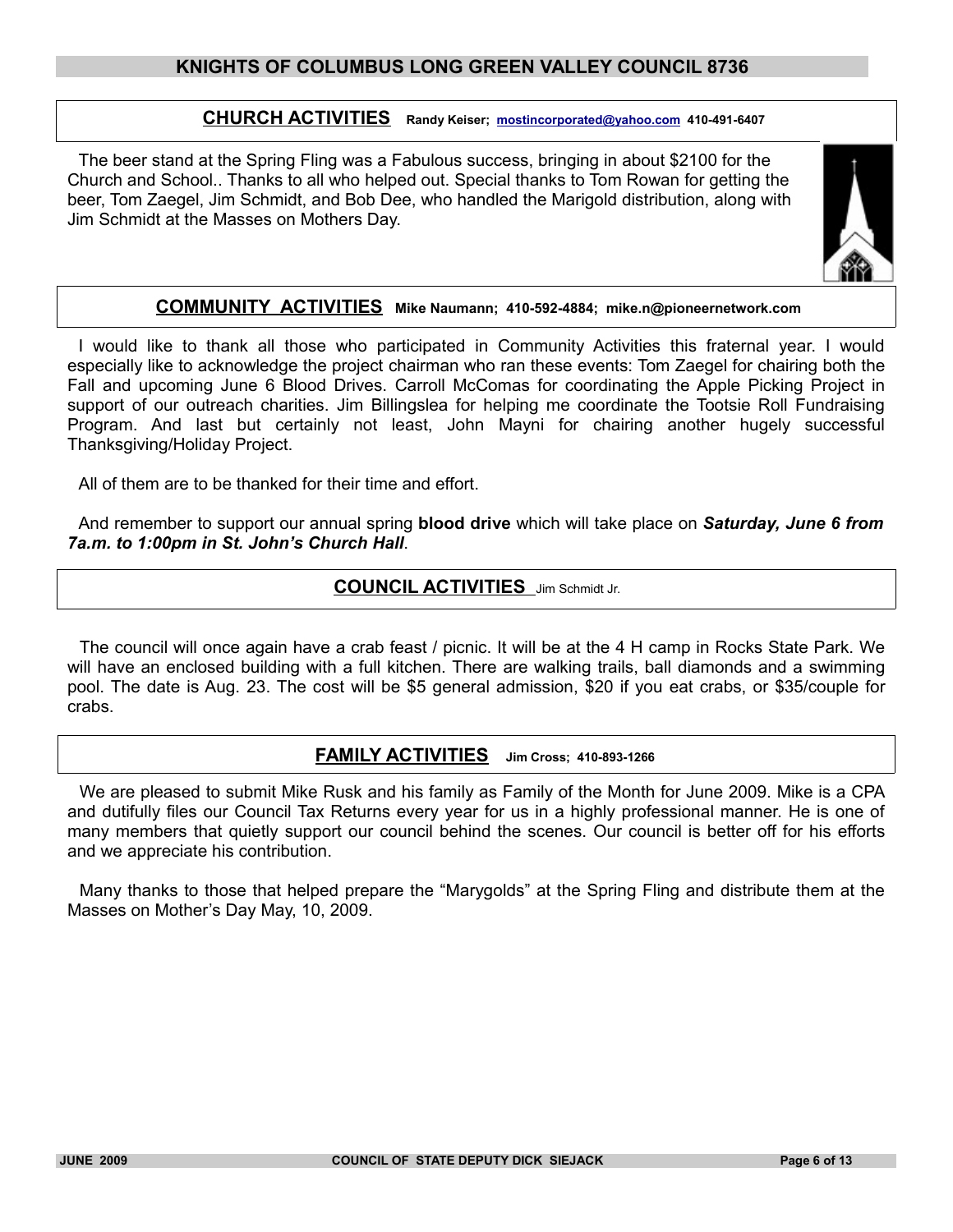# **YOUTH ACTIVITIES Chris Phillips**

# **Rocket Launch!!**







# Sponsored by the Knights Of Columbus

The Knights Of Columbus Is Sponsoring A Rocket Launch For the first 25  $3<sup>rd</sup>$  - 8<sup>th</sup> Grade Students Of St. John's School.

This is an excellent project for the students to learn about science and physics, and they can have a lot of fun in the process.

Details: The Knights have purchased the Rockets and will distribute these on Wednesday May  $20<sup>th</sup>$  to students who choose to participate. The students will then take home the rocket and build, paint, and decorate it. **The launching devises (engines) will not be distributed with the rocket for safety purposes**. Knights will assemble the launching devices the day of the launch. This is voluntary, and rockets will be distributed on a first-come basis.

On Sunday June 7<sup>th</sup> at 2 PM, the Knights will judge rockets prior to launching, and prizes will be awarded. The Knights will then take the rockets to a launching area and launch the rockets.

We ask each parent to sign and return the permission slip below before a rocket may be distributed to your child.

We look forward to having some FUN!

\_\_\_\_\_\_\_\_\_\_\_\_\_\_\_\_\_\_\_\_\_\_\_\_\_\_\_\_\_\_\_\_\_ \_\_\_\_\_\_\_\_\_\_\_

I authorize the Knights Of Columbus to distribute a model rocket to my child for the purpose of participating in the Knights Of Columbus Rocket Launch. All rockets will be launched by the Knights Of Columbus on Sunday June 1st.

Signature Of Parent/Guardian Date

# **PRO-LIFE ACTIVITIES Jim Cross; 410-893-1266**

Thank you to all that helped to prepare or distribute the "Marygolds" that were given to all mothers at the Mother's Day Masses at St. John's on May 10. Special thanks to GK, Bob Dee for picking up the flats, and to Jim Schmidt, Sr. for transferring them to the individual cups.

I hope that everyone would pray for President Obama during this year dedicated by Pope Benedict to St. Paul the Apostle. If we ask God to convert President Obama on the Abortion and Embryonic Stem Cell Research issues like He did St. Paul on the road to Damascus the effect would be every bit as dramatic.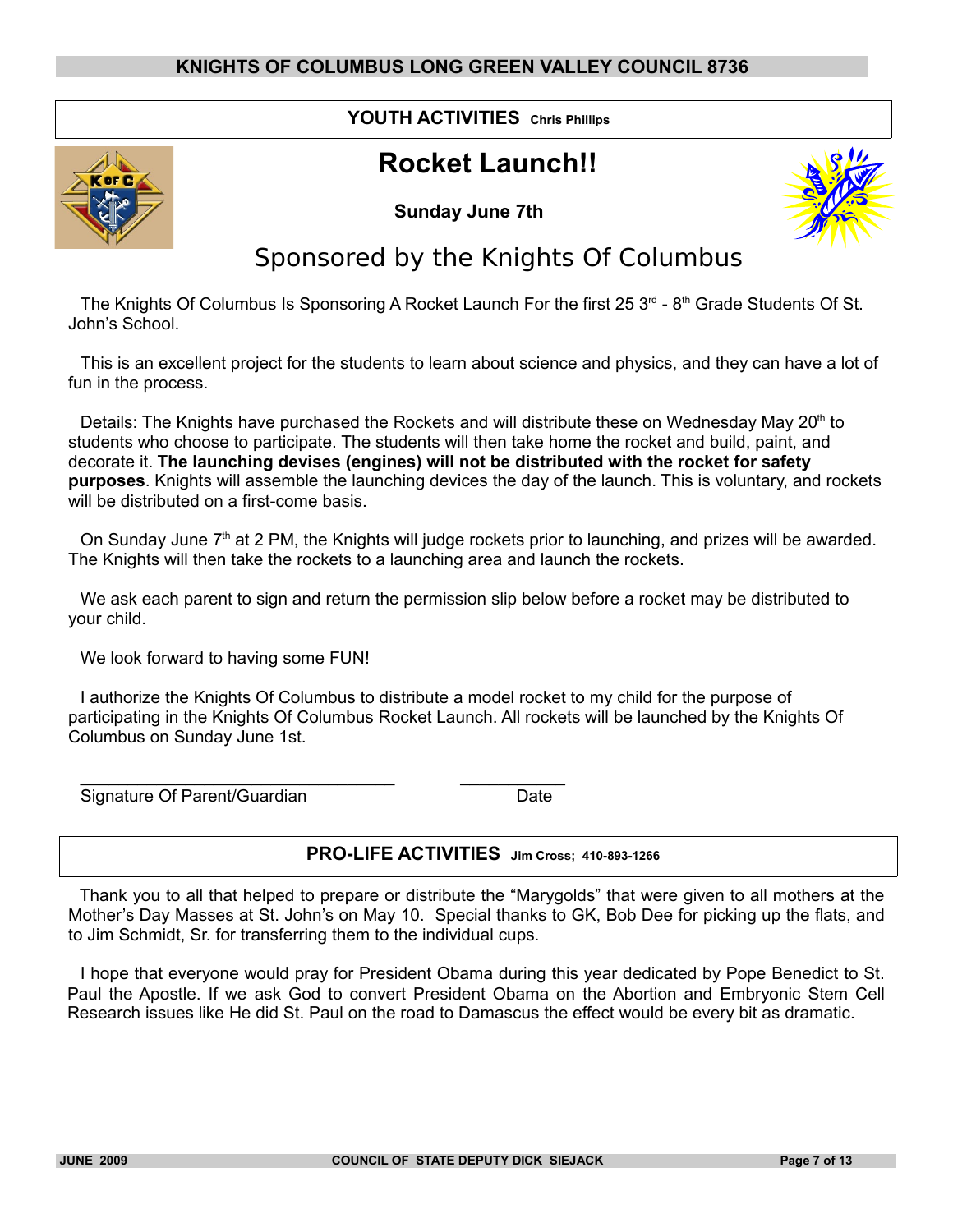#### **LECTURER'S REPORT Joe Wenderoth, (410) 491-5918, email lecturer@kofc8736.org**

A short Lecturer presentation was conducted at the May social meeting in deference to discussions about the new slate of officers for the 2009-2010 Council year. I am confident that the new officers will continue to improve the Council programs and lead us in new and successful endeavors.

As usual, the winner of the puzzle contest will be randomly selected from the pile of correct entries received. Answers will be available at the next meeting for those still befuddled.

The answer to June's Presidential puzzle is Johnson for the common name of the two Vice Presidents who became President after an assassination. Andrew Johnson succeeded Abraham Lincoln and Lyndon Johnson succeeded John F Kennedy. Let that be a lesson to you if you are nominated to be a candidate for President. Do not accept a Vice Presidential candidate named Johnson! You would be testing fate.

The puzzle for June follows. You can email (preferred) or snail mail answers to the Lecturer. The Knight's Ladies are also invited to compete as usual this month. The Knight's Ladies responses have been lagging lately and the men are beginning to dominate. BOTH responses came from men this time.

**June Puzzle.** Match This! The formula below is made with match sticks in Roman Numerals. The equation is false as shown but can be corrected by moving just one matchstick. Send the corrected equation to be our winner.

 $IV - VI = II$ 

Good Luck.

**CHANCELLOR'S REPORT Bob McGraw; Work 410-887-1828; Cell 443-299-7732; rsmcgraw@verizon.net**

Feel free to contact me if you know of any brother or family member that is need of prayers.

Please continue to pray for the following:

#### **Brothers:**

Fr. Jack Collopy Dick Spinner Vince Wheeler John Robinson Norm Bronzert William Seibert Tim Calvert Pop Stritzinger Jack Lindung

#### **Relations:**

Kim Schlee, Daughter of Brother John Schlee Norma Ventura, Wife of Brother John Ventura Leonard Scheno, Brother of Jim Scheno Ann Hughes, Mother-in-Law of Brother Joe Wenderoth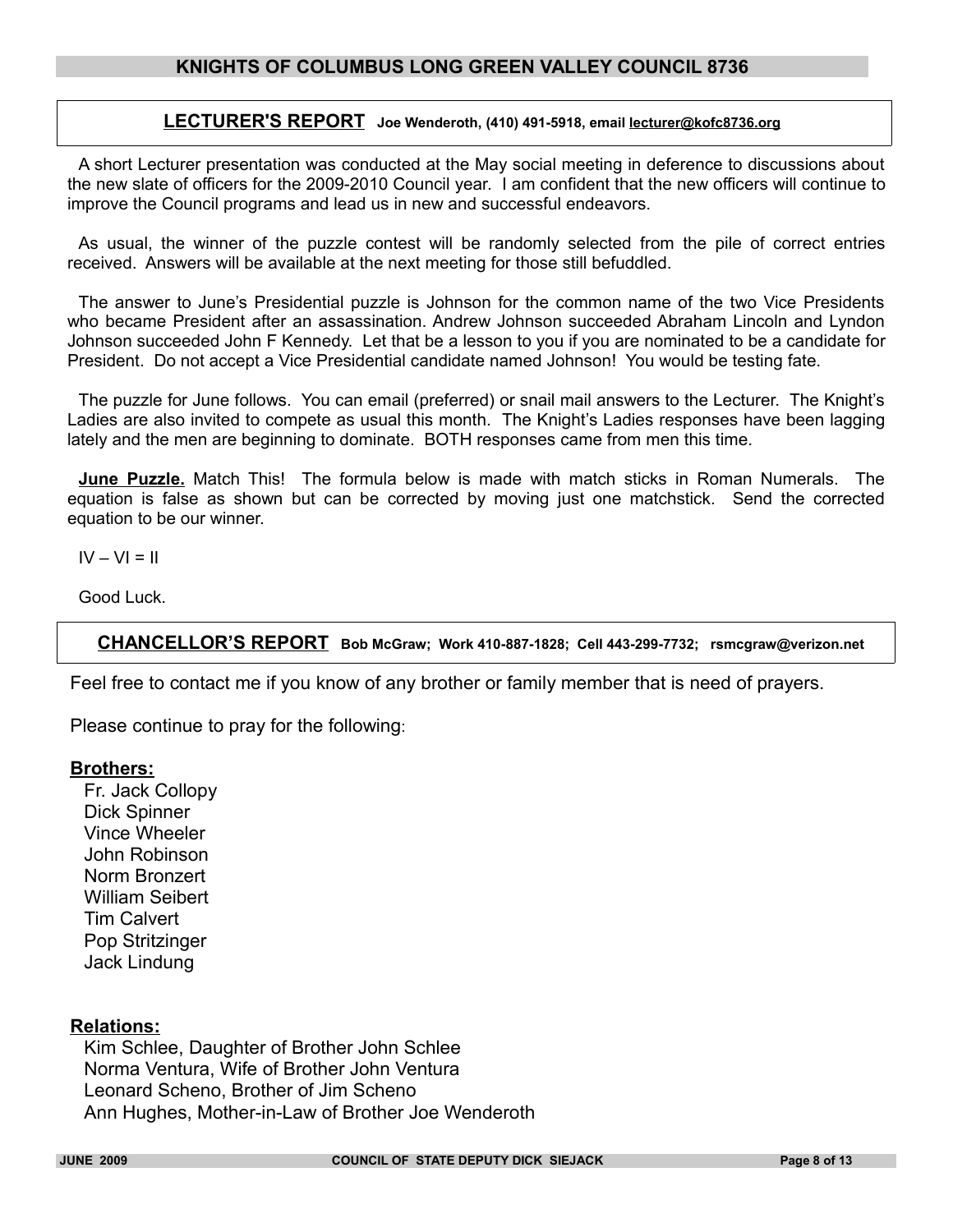--------------------------------------------------------------------------------------------------------------------------------------

Faith Rowland, Granddaughter of Brother Bill Loeffer Mary Renshaw, Wife of Brother Bob Renshaw Marilyn Carr, Wife of Brother Ronald Carr, Sr. Phyllis Rowan, Mother of Brother Thomas Rowan Stan Gibson, Brother of Brother Sam Gibson Mary Jane Zagel, Wife of Brother Tom Zagel

Michael Sallese Awards Report Gentlemen:

At this year's annual convention we won the following awards:

Surge with Service plaque for reporting on 1 activity in each service area during the 1st, 2nd & 3rd quarters Certificate for Second Place for Council Bulletin Certificate for Third Place for General Excellence Certificate for Second Place for Community Activities Certificate for Third Place for Council Activities Plaque for First Place for Family Activities Plaque for First Place for Youth Activities Certificate for Third Place for Supreme Community Activity

#### **JUNE BIRTHDAYS**

| <b>Ed Cooper</b>       |    |
|------------------------|----|
| David DiGiorgio        | 8  |
| <b>Willie Schammel</b> | 12 |
| <b>Whitey Carlson</b>  | 14 |
| <b>Charles McLeod</b>  | 14 |
| <b>Bob Grill</b>       | 20 |
| John Mayni             | 27 |
| Joe Owens              | 27 |
| Tom Rowan              | 27 |
| Mike Stritzinger       | 27 |
| Msgr. Jack Collopy     | 29 |
| <b>Bernie D'Aleo</b>   | 30 |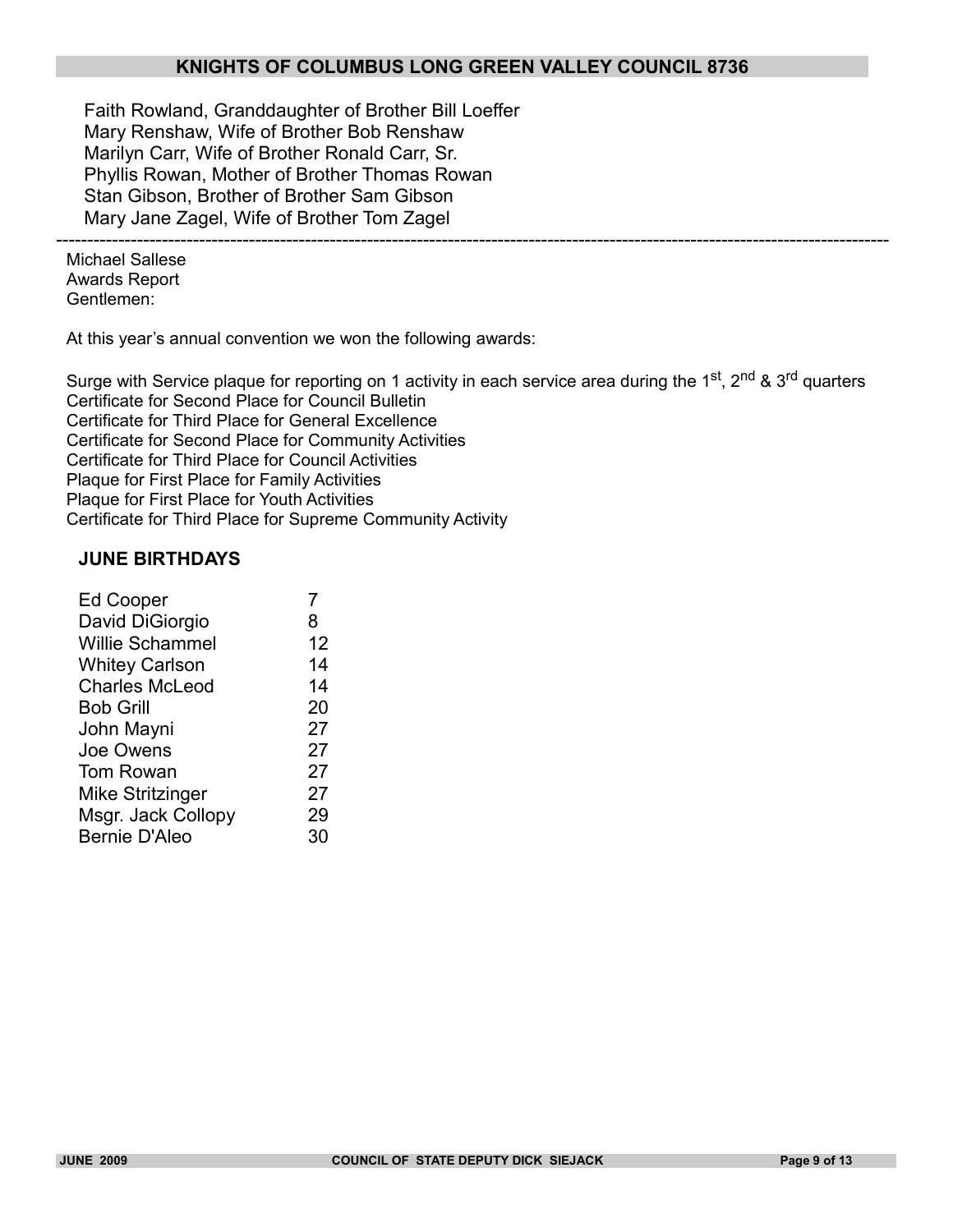| <b>TO</b><br><b>REMEMBER</b><br><b>DATES</b> |                |              |               |                                            |                           |  |
|----------------------------------------------|----------------|--------------|---------------|--------------------------------------------|---------------------------|--|
|                                              | DATE DAY       |              | <b>TIME</b>   | <b>ACTIVITY</b>                            | <b>LOCATION</b>           |  |
|                                              |                |              |               | <b>JUNE</b>                                |                           |  |
|                                              | 04             | <b>Thurs</b> | 7:00PM        | <b>Council Leadership Planning Meeting</b> | <b>Council Home</b>       |  |
|                                              | 06             | Sat.         | 7AM/1PM       | <b>Blood Drive</b>                         | Church Hall               |  |
|                                              | 09             |              | Tues. 8:00 PM | <b>Business Meeting</b>                    | <b>Council Home</b>       |  |
|                                              | 11             |              | Thurs. 8:00PM | <b>BCGK Meeting</b>                        | Fr. McGivney Council      |  |
|                                              | 16             | Tues.        | 7:05PM        | <b>Baseball Game-Mets</b>                  | <b>Camden Yards</b>       |  |
|                                              | 18             |              | Thurs. 8:00PM | <b>ABJC Meeting</b>                        | Fr. M. Wolfe Council      |  |
|                                              | 20             | Sat.         | 2:00PM        | Youth Rocket Launch                        | <b>Church Parking Lot</b> |  |
|                                              | 20             | Sat.         |               | <b>Installation of State Officers</b>      | St. Johns Church          |  |
|                                              | 21             | Sun.         |               | <b>Fathers Day</b>                         |                           |  |
|                                              | 23             | Tues.        | 8:00PM        | Social Meeting                             | <b>Council Home</b>       |  |
|                                              | 29             | Mon.         | 7:05PM        | <b>Baseball Game-RedSox</b>                | <b>Camden Yards</b>       |  |
|                                              |                |              |               | <b>JULY</b>                                |                           |  |
|                                              | $\overline{2}$ |              | Thurs 7:00PM  | <b>Officers Meeting</b>                    | <b>Council Home</b>       |  |
|                                              | 9              |              | Thurs. 8:00PM | <b>BCGK Meeting</b>                        |                           |  |
|                                              | 10             | Fri.         | 7:05PM        | <b>Baseball Game-Toronto</b>               | Camden Yards              |  |
|                                              | 14             |              | Tues. 8:00 PM | <b>Business Meeting</b>                    | <b>Council Home</b>       |  |
|                                              | 16             |              | Thurs. 8:00PM | <b>ABJC Meeting</b>                        |                           |  |
|                                              | 17             | Fri.         |               | Rehearsal for Officer Installation         | St. Johns Church          |  |
|                                              | 19             | Sun.         | 1:00PM        | Installation of officers                   | St. Johns Church          |  |
|                                              | 28             | Tues.        | 8:00PM        | <b>Council Social Meeting</b>              | <b>Council Home</b>       |  |
|                                              | 29             | Wed.         | 7:05PM        | <b>Baseball Game-KC</b>                    | <b>Camden Yards</b>       |  |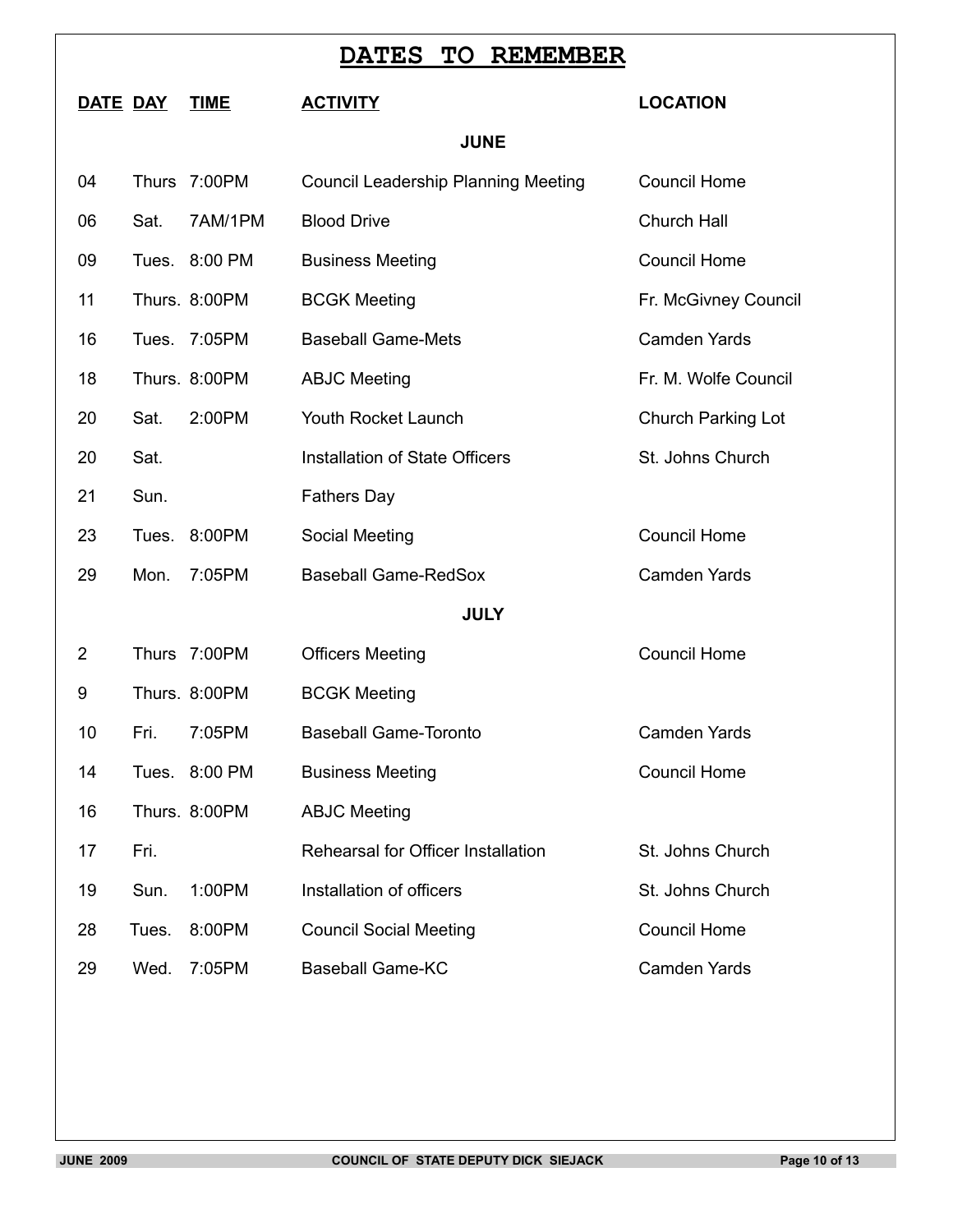

#### **KNIGHTS OF COLUMBUS**

Long Green Valley Council No. 8736 c/o Michael Sallese 2701Chestnut Hill Road Forest Hill, MD 21050



Knights Ladies

Our May devotion to the Blessed Mother went very well (thank you Deacon Fred for a lovely service!). The baby shower for Birthright was also a big success. All the items were very much appreciated!

We have new officers for the upcoming 'year' (September).

President – Dana Rowan Vice President – Joyce Manocheh Secretary – Jo Ann Reed Treasurer – Janie Zaegel

Our yearly Farewell Luncheon will be Saturday, June 6, 11:30 AM at Pasta Pasta. Contact Carol, 410- 879-0669 for more info.

The Aisling Retreat is Tuesday, June 9<sup>th</sup>. Contact Jo Ann Reed, 410-893-3091 for more info.

Carol & Jo Ann